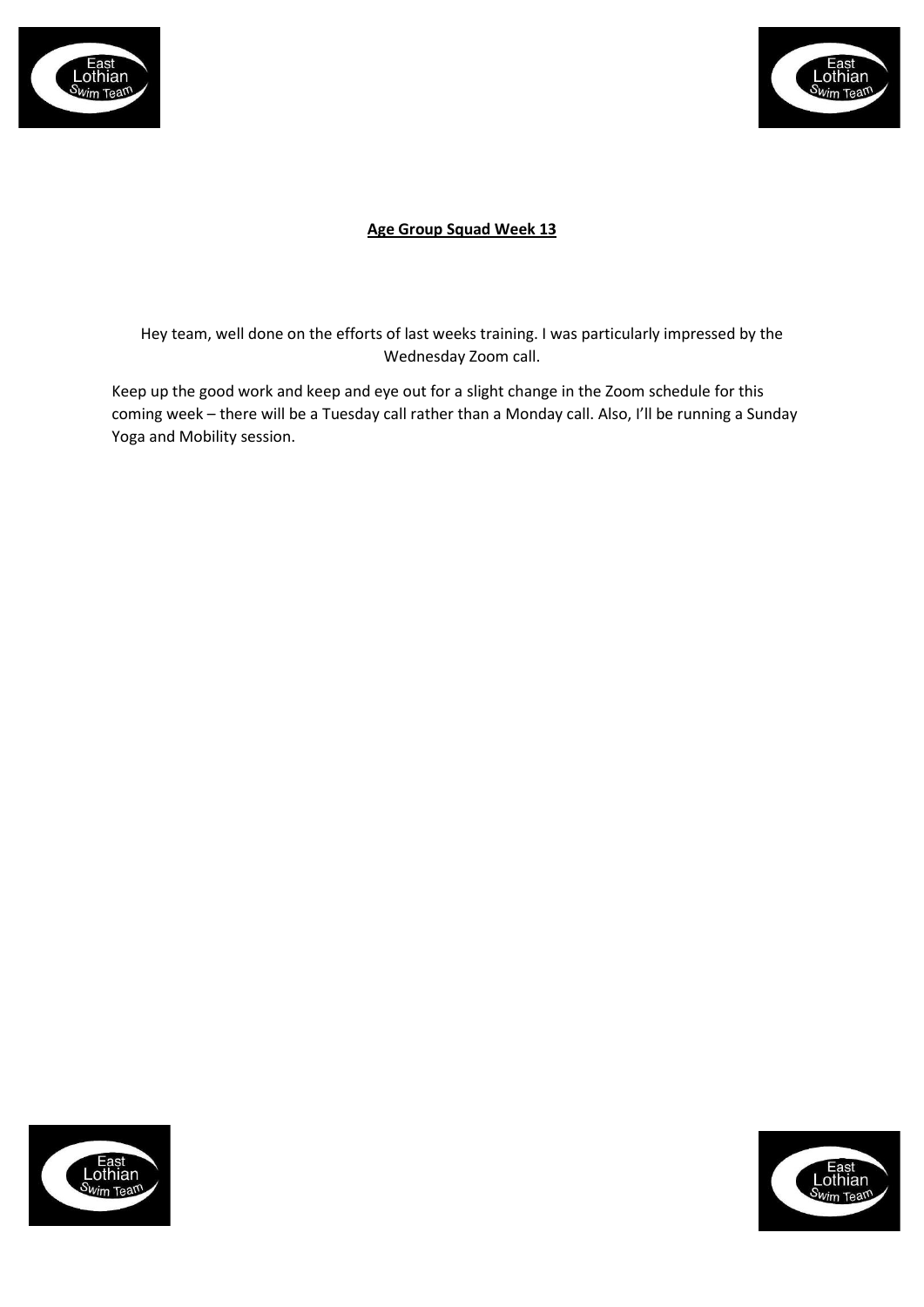



## **Warm Up**

6x 1 Minute Skip 30s Rest 45s Jumping Jacks

20s Rest

3x 20s Pulses each position

3 x 15 Internal External Rotations

3 x 10 Swords Draws each arm

60s Seated Cat and Cows (Sit your bum back on your calves and complete Cat and Cow as usual)



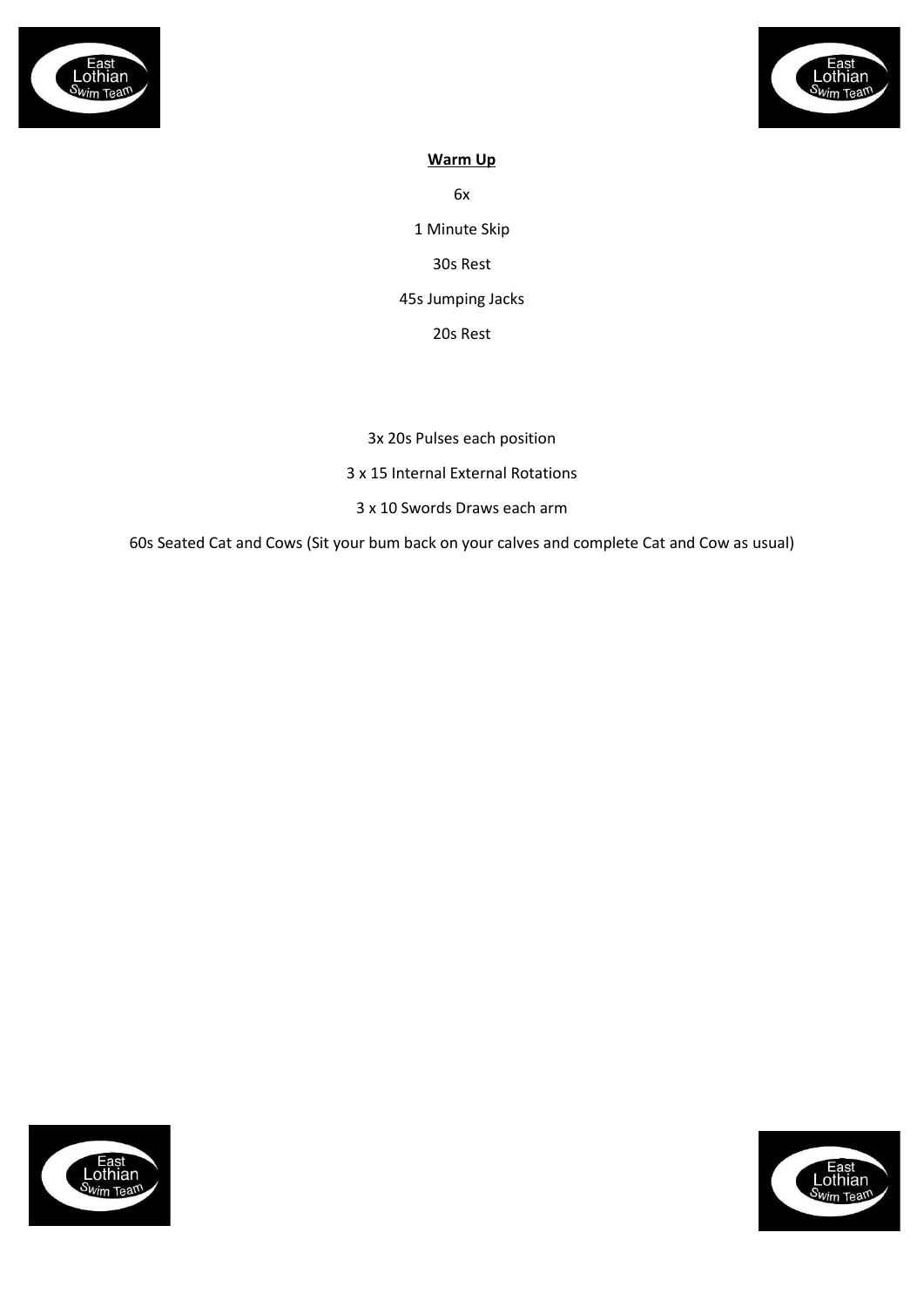





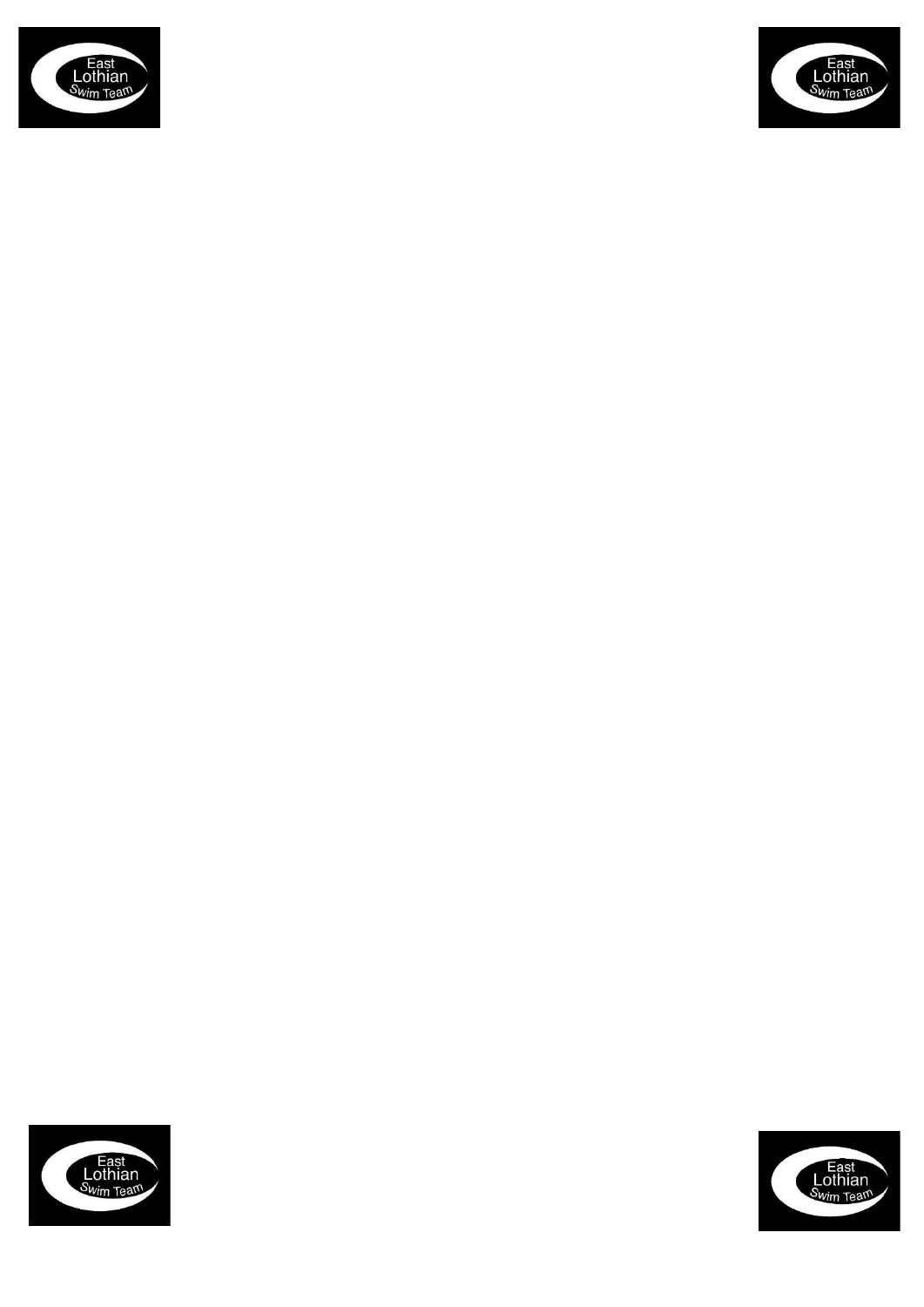



#### **Saturday Workout 13/06**

Warm Up

#### Mini Meta Fit (High Intensity!)

10 seconds on/ 5 seconds rest 5 Rounds High Knees/Mountain Climbers/Heel Flick

#### **Circuit**

Performed back to back with no rest in between exercise and make sure to count reps 30 seconds max reps squats/30 seconds max reps down ups Take as much rest as you need up to 4 minutes Repeat the squats and down ups and aim to hit the same number of reps Take as much rest as you need up to 4 minutes Repeat the squats and down ups and aim to hit the same number of reps

Core Workout 2x through 20s Plank 10s Rest 20s Crunches 10s Rest 20s Bikes 10s Rest 20s Glute Bridges 10s Rest 20s Leg Raises 10s Rest 20s V-Sits 10s Rest 20s V-Sit Hold 10s Rest 20s Russian Twists 10s Rest 20s High Low Planks 10s Rest



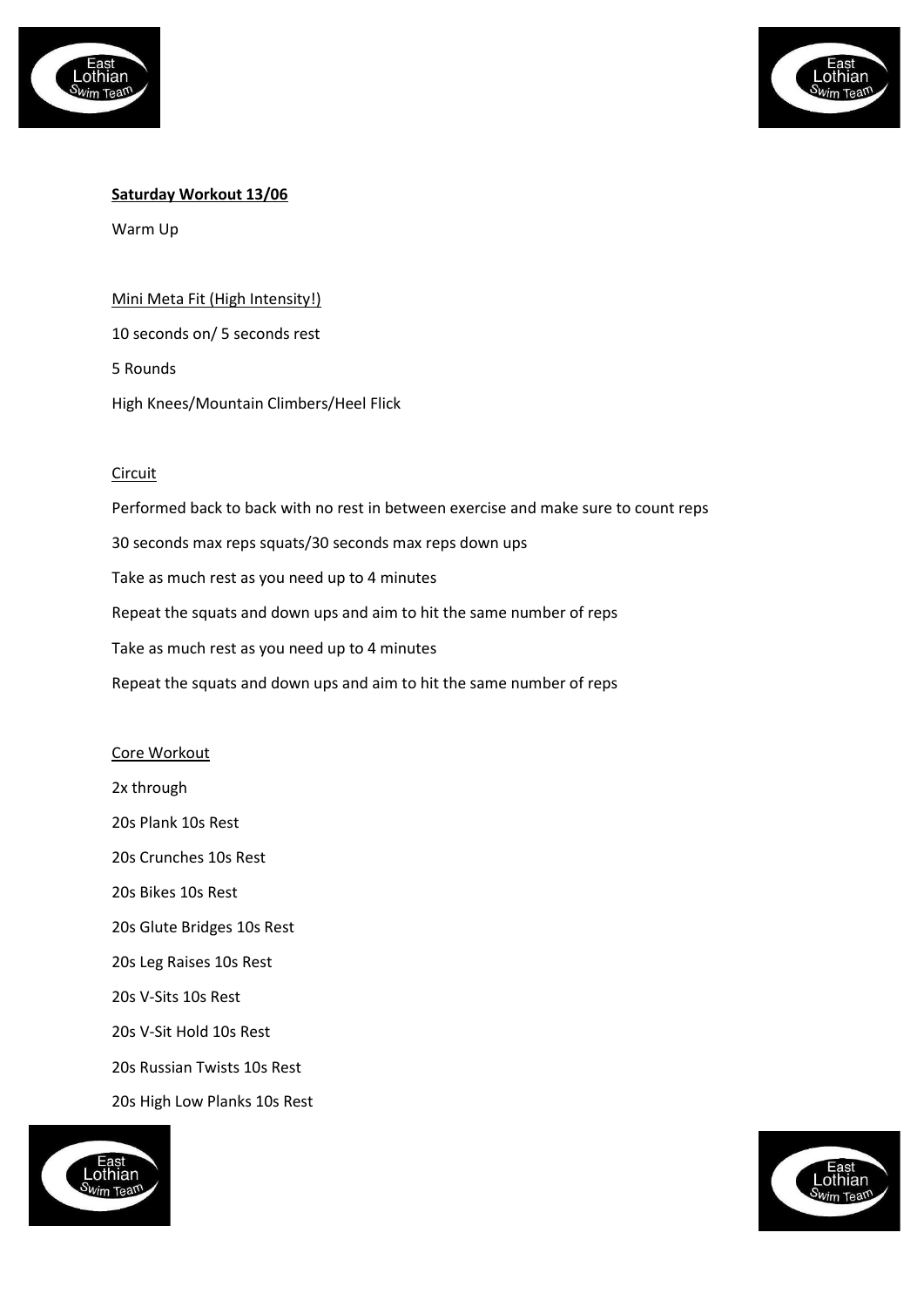



#### Sunday Zoom and Mobility 14/06

See you on Zoom – check out the website for times

#### Monday Workout 15/06

Warm Up

It would be good for you guys to get out for a run or at least a walk today – I'd like you to aim for between 15000 and 20000 steps for the day.

Tuesday Workout 16/06

Zoom Workout with Jamie

Wednesday Workout 17/06

EMOM Workout with Jamie on Zoom